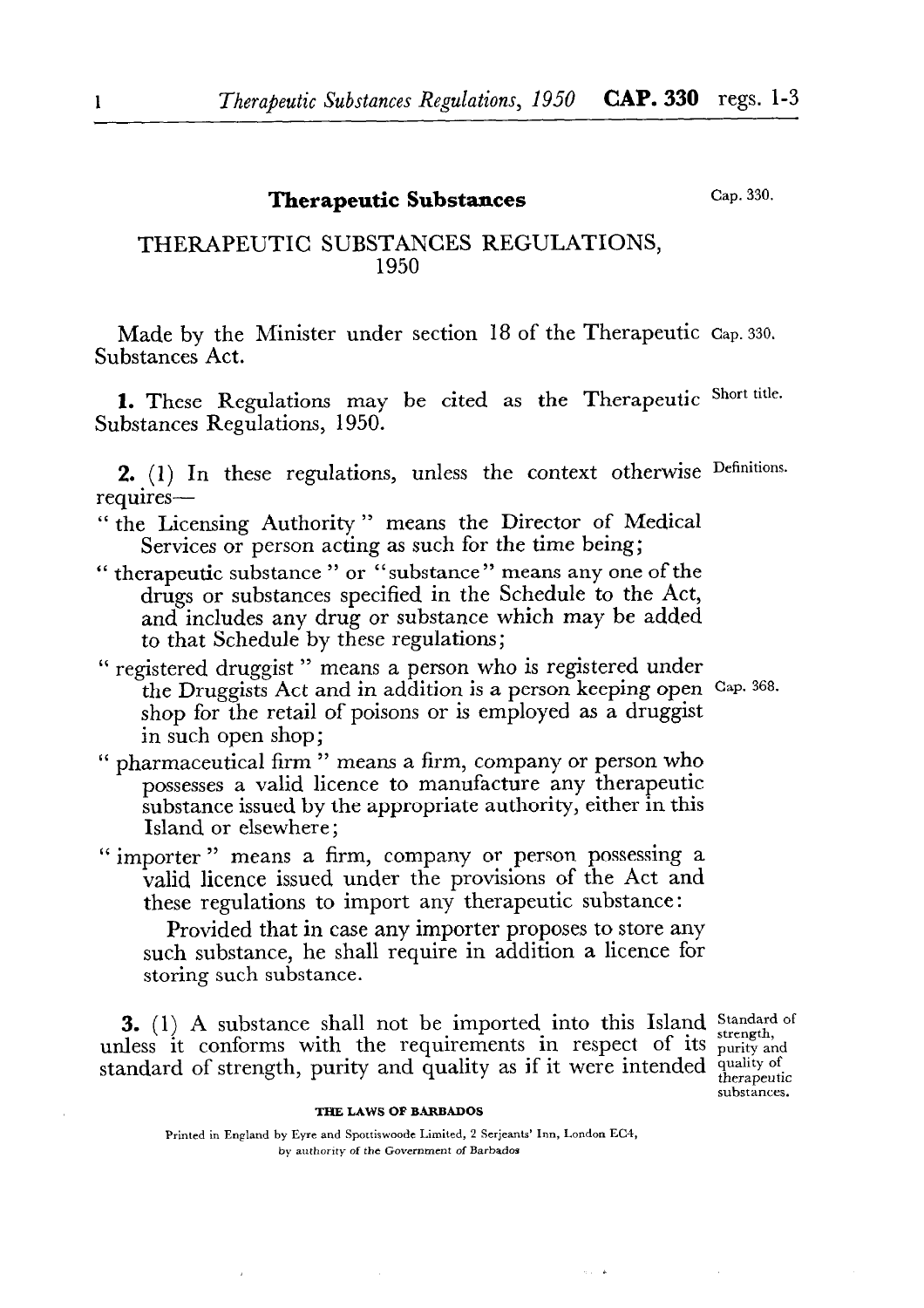for the consumption of the inhabitants of the country in which it may be manufactured and such standards have been approved by the Licensing Authority.

(2) The Licensing Authority may in his discretion require proof to his satisfaction, either in respect of importations generally, or in respect of any particular importation, that the substances imported or proposed to be imported into this Island conform to the standards of strength, purity and quality as set out in paragraph (1) hereof and that they have been manufactured by a pharmaceutical firm which has been approved in accordance with the Act.

**Forms.** 

4. The forms of licences to be used in connection with the Act or these regulations shall be substantially in the forms as set out in the First Schedule to these regulations.

**Exclusions for veterinary purposes.** 

5. (1) Any preparation which is to be used solely for veterinary purposes and which contains any proportion of a therapeutic substance shall be exempted from the operation of the Act, provided always that where necessary the onus of proof of such sole use shall be on the person using or proposing to use such preparation.

(2) Any person using, for purposes other than veterinary, any preparation exempted under this regulation shall be deemed to have committed a breach of the Act.

**Listing pharmaceutical firms.** 

6. (1) Before submitting to the Minister of Health the name of any pharmaceutical firm in accordance with the provisions of section 15 of the Act, the Licensing Authority shall require proof to his satisfaction-

- *(a)* that the pharmaceutical firm has been licensed in the country in which such firm carried or carries on its manufacturing process by the proper authorities there, to manufacture therapeutic substances;
- *(b)* whether such firm manufactures any substances for export which according to the terms of any enactments or licences under which such firm carried or carries on its manufacturing processes may be of a different standard, strength and purity from substances of the

 $\mu$  as  $\alpha\phi=\alpha^2$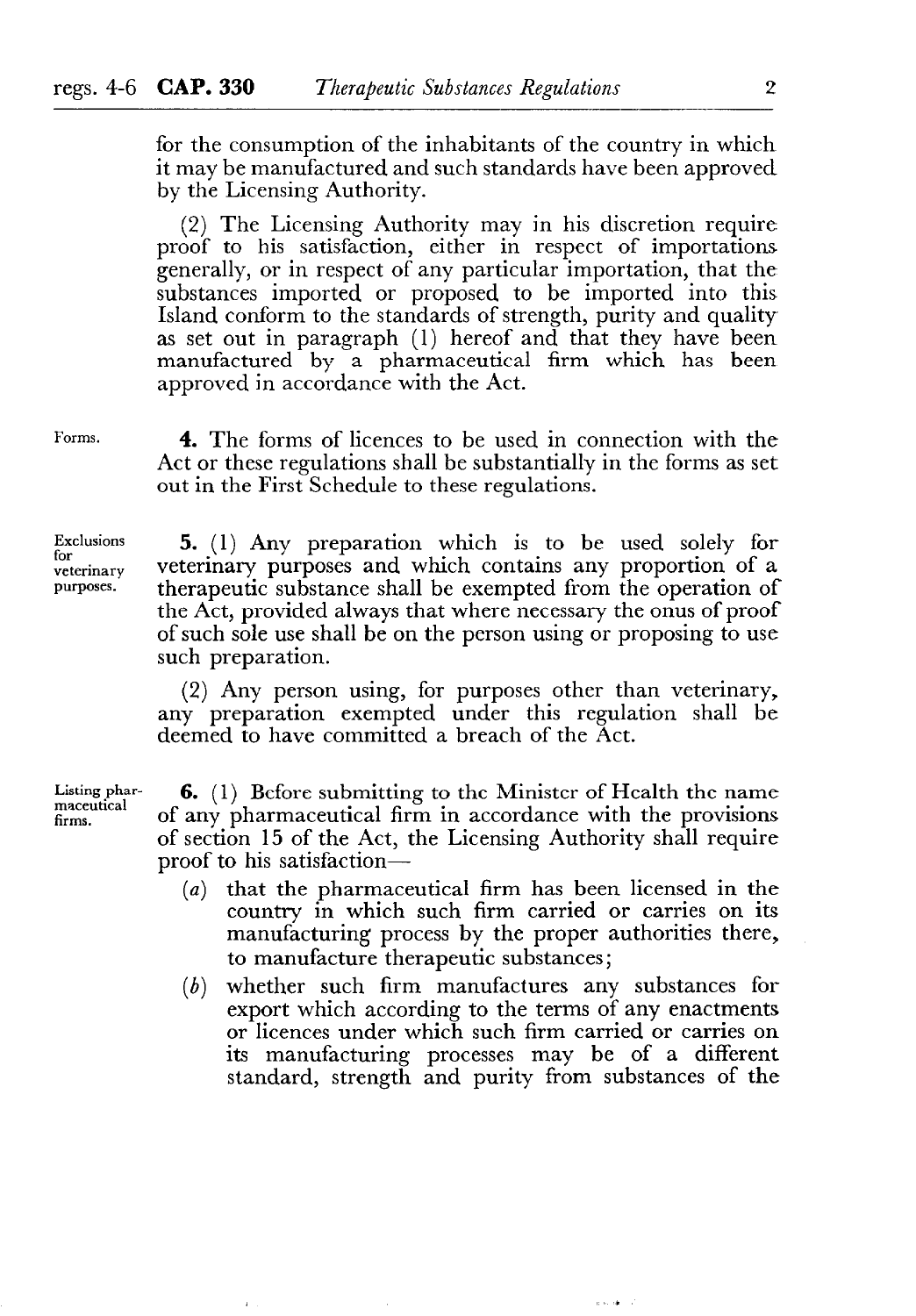same or a similar name manufactured by such firm for the consumption of the inhabitants of that country in which such substance may be manufactured.

(2) If it be proved to the satisfaction of the Minister of Health that any pharmaceutical firm which has been approved under section 15 of the Act has not complied with, or has infringed, the conditions under which its inclusion in the approved list was allowed or has by any action by itself or persons acting on its behalf caused or permitted such noncompliance or infringement, then the Minister may by order remove the name of such offending pharmaceutical firm from the approved list, and the fact of such removal shall be published in the *Oficial Gazette.* 

**transport.** 

7. (1) No person other than a medical practitioner, a Storage and registered dental practitioner or a registered veterinary surgeon shall store any therapeutic substance unless he holds a valid licence issued by the Licensing Authority to store such substances.

(2) The Licensing Authority, either before or after granting such licence, shall take such steps as he may deem necessary to satisfy himself that the premises to be used or in use for storing such substances are in every way suitable, especially with regard to keeping such substances at the correct temperature.

(3) In circumstances where any substance is stored legally but a licence to store it is not necessary, the Licensing Authority shall nevertheless have such power to take the necessary action to satisfy himself with regard to its proper and efficient storage as if such substance were stored under a licence issued under the authority of the Act.

(4) The Licensing Authority may at his discretion give, either verbally or in writing, such instructions as he shall think proper so as to permit, regulate and safeguard the transportation of any substance from the place where it is stored to the person authorised to receive it.

8. The Licensing Authority may at any time at his discretion  $\frac{Process}{which\ may}$ issue such instructions or directions as he may deem necessary affect any

**substance.** 

#### **THE LAWS OF BARBADOS**

Printed in England by Eyre and Spottiswoode Limited, 2 Serjeants' Inn, London EC4, **by authority of the Government of Barbados**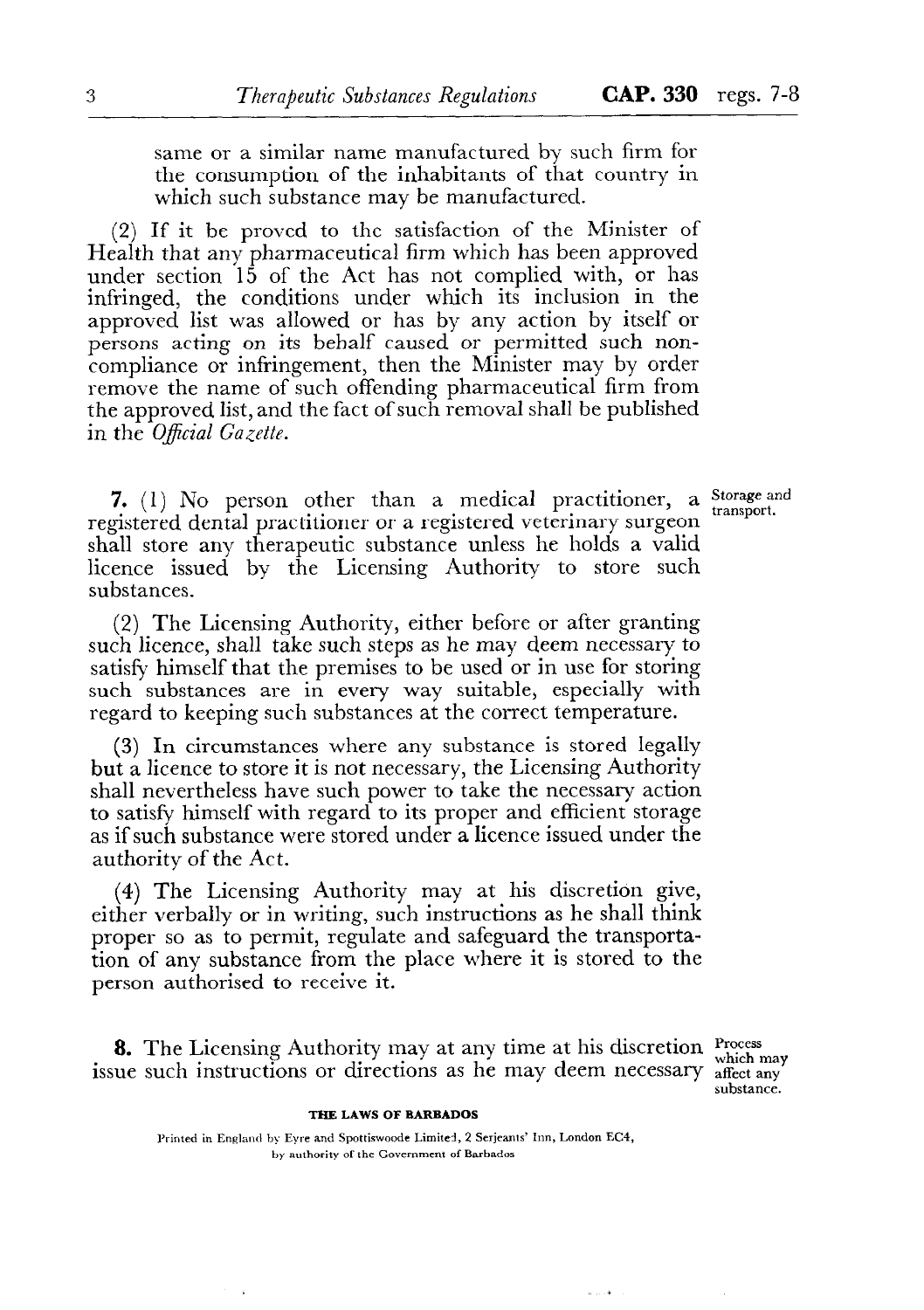to control or prohibit any process or action with regard to any such substances as in his opinion may affect the potency, sterility or toxicity of any therapeutic substance.

### SCHEDULE

**FORM** 1

BARBADOS

**Cap. 330.** 

*Therapeutic Substances Act, Cap. 330* 

## LICENCE TO MANUFACTURE

Pursuant to the powers conferred on me by section 4 of the Therapeutic Substances Act, a licence is hereby granted to. . . . . . . . . . . . . . . . . . . . . . . . . . . . . . . . . . . . . . . . . . . . . . . . ...\*... of..........................,...... to manufacture at. . . . . . . . . . . . . . . . . . . . . . . . . . . . . . . . . . . . . . . . . . . . . . . . . the undermentioned drugs, preparations and therapeutic substances for sale-................................................................. ................................................................. ................................................................. ................................................................. . . . . . . . . . . . . . . . . . . . . . . . . . . . . . . . . . . . . . . . . . . . . . . . . . . . . . . . . . . . . . . . . . . . . . . . . . . . . . . . . . . . . . . . . . . . . . . . . . . . . . . . . . . . . . . . . . . . . . . . . . . . . . . . . . .

This licence is granted subject to the conditions appertaining to the manufacture of the abovementioned substances which are prescribed for the manufacture of like substances in England and Wales and may be suspended or revoked if the licensee contravenes or fails to comply with any of the said conditions, or any other conditions contained in the Licence.

This Licence will, unless previously suspended or revoked, continue in forceuntilthe..................................................... day of.............................................,............. GIVEN at Bridgetown, Barbados this. . . . . . . . . . . . . . . . . . . . . . . . . . . . . . . . dayof......................................

*Licensing Authority.* 

 $\mathbb{C}$  and  $\mathbb{C}[\mathbf{k}]$  . In (

Reg. 4